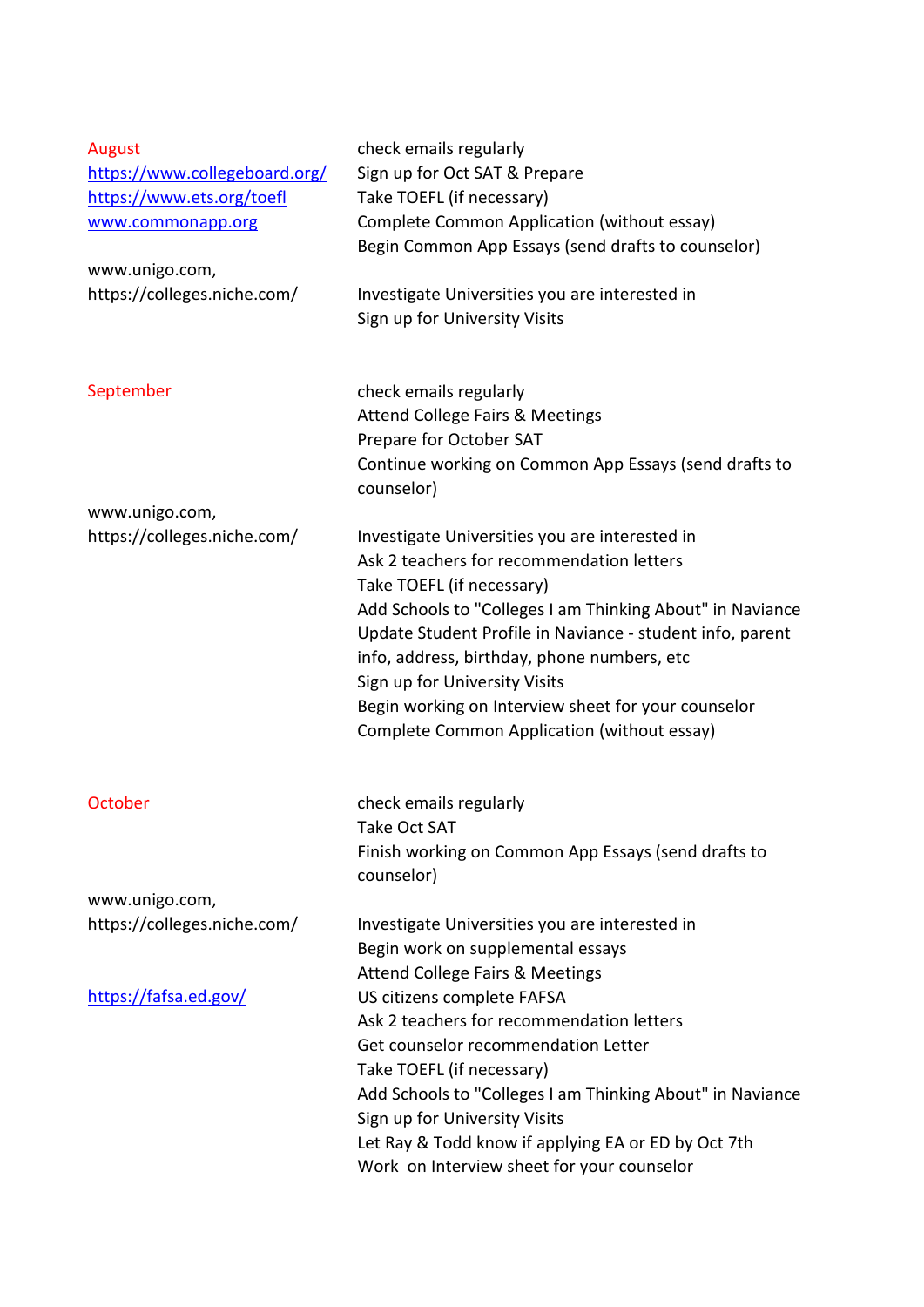| November                          | check emails regularly<br>EA & ED Deadlines this month<br><b>UC College deadlines</b><br>Finalize list of colleges you will apply to<br>Take SAT or SAT II's (if necessary)<br>Finish supplemental essays<br>Check on progress of Teacher Recommendation letters                                                                                                                                                                                                             |
|-----------------------------------|------------------------------------------------------------------------------------------------------------------------------------------------------------------------------------------------------------------------------------------------------------------------------------------------------------------------------------------------------------------------------------------------------------------------------------------------------------------------------|
| https://student.collegeboard.org/ |                                                                                                                                                                                                                                                                                                                                                                                                                                                                              |
| css-financial-aid-profile         | <b>Complete Financial Aid Profile</b><br>Get counselor recommendation Letter<br>Take TOEFL (if necessary)<br>Add Schools to "Colleges I am Thinking About" in Naviance<br>Turn in interview sheet for counselor                                                                                                                                                                                                                                                              |
| <b>December</b>                   | check emails regularly<br>Take SAT or SAT II's (if necessary)<br>Send all TOEFL and SAT scores well in advance of deadlines<br>(allow 5 weeks)<br>Be sure counselor recommendation Letter is complete<br>Check on progress of Teacher Recommendation letters<br>Naviance - change schools from "Colleges I am Thinking<br>About" to "Colleges I am applying to"<br>Complete Cerfitication of Finance Form (Intl students only)<br>Check for scholarship deadlines this month |
| January                           | Check email regularly<br>Last chance for SAT (if necessary)<br>Be aware of all deadlines for your colleges/universities<br>Send all documents on time<br>Be sure all financial documentation has been sent<br>Be sure all testing has been sent                                                                                                                                                                                                                              |
| February                          | check emails regularly as schools will let you know if<br>documents are missing<br>Some schools have on-line portals to check on the status of<br>your application - be sure to revise these<br>Visit schools if you have the opportunity                                                                                                                                                                                                                                    |
| March                             | check emails regularly as schools will let you know if info is<br>missing                                                                                                                                                                                                                                                                                                                                                                                                    |